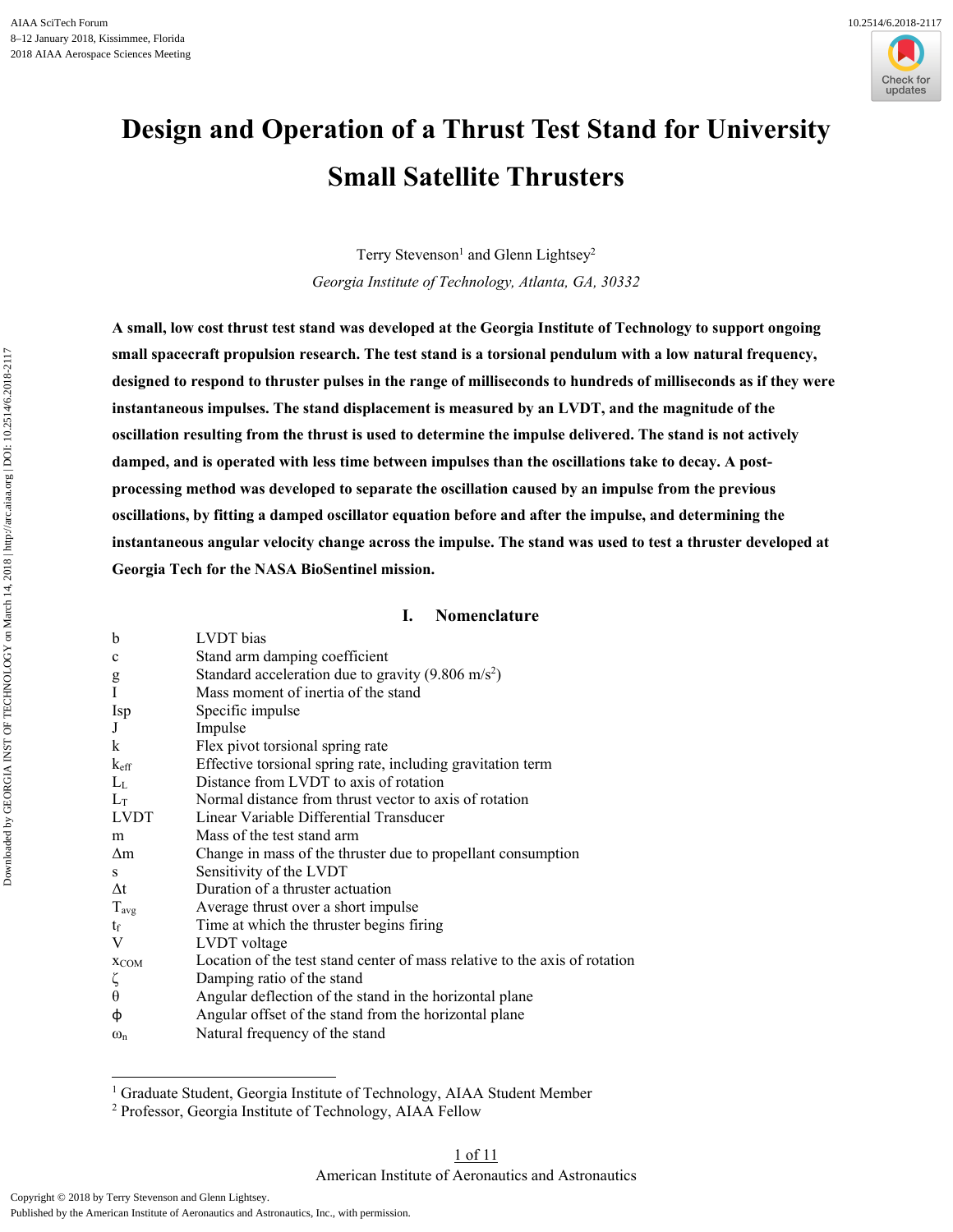### **II. Introduction**

Thrust test stands are critical tools in the development of spacecraft propulsion systems, as they allow survey and server that the most form experimental verification of the thrust and specific impulse of a propulsion system before flight. The need for such facilities is growing, as more universities [1] and small companies [2] are creating custom propulsion systems for CubeSats and other small satellites. A small, low-cost thrust stand was designed and built to support CubeSat propulsion research at the Georgia Institute of Technology's Space Systems Design Lab (SSDL). The test stand was then used to measure the performance of a cold gas attitude control thruster for NASA's BioSentinel mission.

## **III. Test Stand**

## **A. Vacuum Chamber**

The stand is installed in the SSDL's small vacuum chamber, made by LACO Technologies. The chamber is a stainless steel cube with a 61 x 61 x 61 cm interior. The chamber uses a Laybold Turbovac 350ix turbomolecular pump to achieve a base pressure of  $10^{-6}$  Torr, and a LACO W2V40 rotary vane pump both for roughing the chamber and for backing the turbopump. Chamber pressure is measured by an INFICON Gemini MPG500 Pirani/Cold Cathode pressure gauge. While the chamber does not have a large internal volume, it can be pumped to vacuum quickly: a typical cycle requires 20 minutes to reach  $10^{-5}$  Torr. The chamber is shown below in Figure 1.



**Figure 1: SSDL vacuum chamber** 

#### **B. Test Stand Design**

The thrust stand is a torsional pendulum design [3]. The stand consists of a stationary frame that supports a rotating arm, which supports the thruster. Impulse from the thruster causes the arm to rotate, and a restoring force produces an oscillation in the arm. The impulse delivered is calculated from the amplitude of the oscillation. The stand is based on a test stand designed and built at NASA Glenn Research Center for testing pulsed plasma thrusters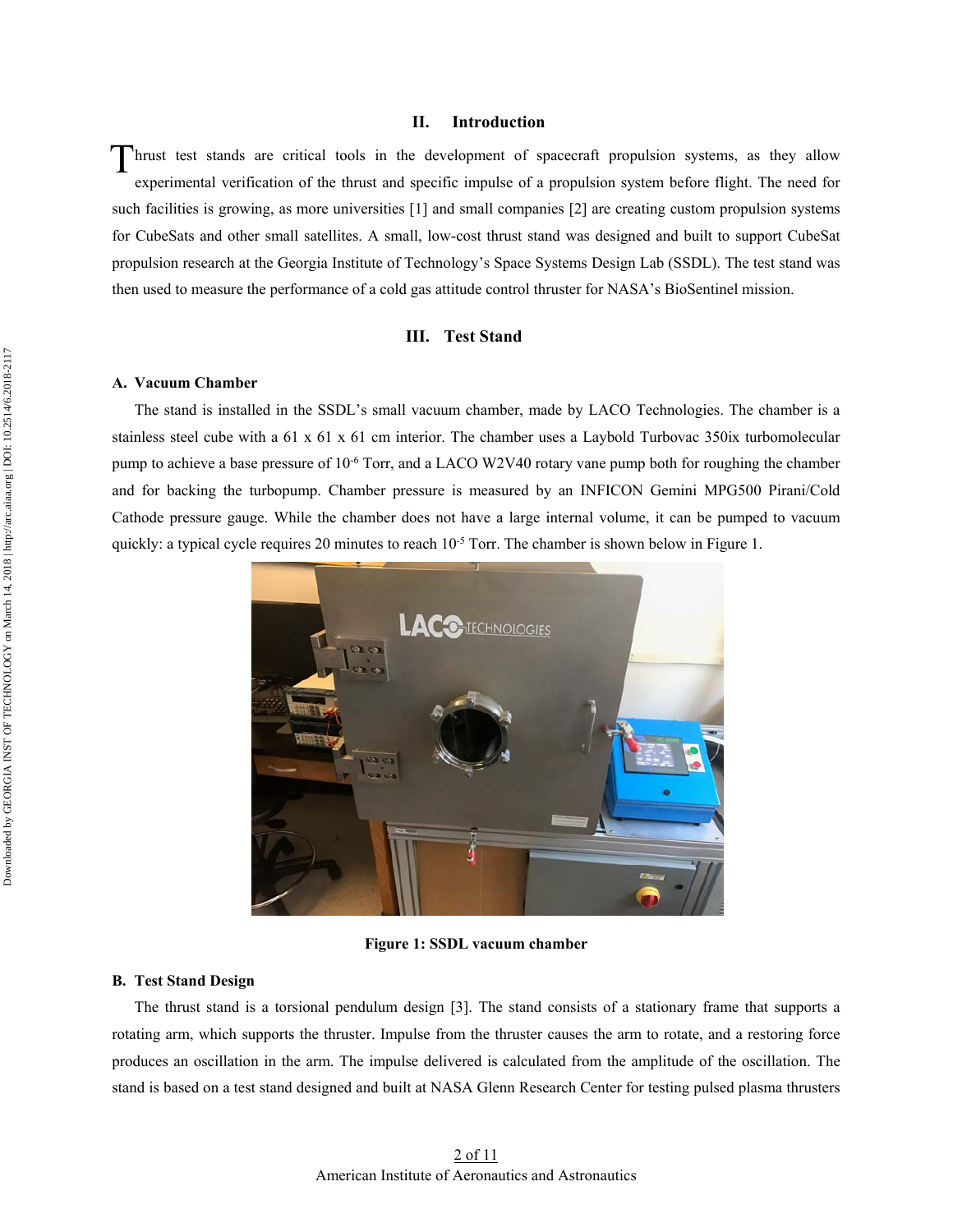[4]. The Glenn test stand is much larger than the vacuum chamber available to the SSDL, and too expensive to reproduce. The SSDL test stand is smaller, and is fully automated, to allow long test sequences to run without direct supervision.

This test stand was designed to measure low thrust levels for short periods of time; the reference minimum impulse design was a 40 mN thrust lasting for 3 milliseconds, for an impulse of 120  $\mu$ N-s. Measuring the entire time-varying thrust profile over such a short duration is extremely difficult with a pendulum-style test stand. The stand would require a sub-millisecond response time, which requires a stand that is either very stiff or lightweight. The dynamic portion of the thrust stand must include the thruster itself, which limits how lightweight it can be. The high required stiffness would reduce the magnitude of the stand's motion, which in turn reduces the resolution of the stand. Instead, this test stand was designed to have a much longer response time than the duration of the thrust, approximately 10 seconds. Such a stand responds to a 3 millisecond thrust duration as if it were an instantaneous impulse. This allows a low stiffness, and relatively large oscillation amplitude, which improves the resolution of the stand.

The stand is shown installed in the SSDL vacuum chamber in Figure 2, with some key pieces of the stand highlighted. The blue vertical axis can rotate relative to the frame, and is attached to the orange bar, which can rotate in the horizontal plane. The purple bracket on the right side of the image connects the thruster to the horizontal arm. The bracket can be easily replaced to adapt the stand to test other thrusters with different geometries or mounting points. The stand counterweights are highlighted in green, and the Linear Variable Differential Transformer (LVDT) mounting block is shown in cyan. A simplified schematic of the rotating segment of the stand is shown in Figure 3.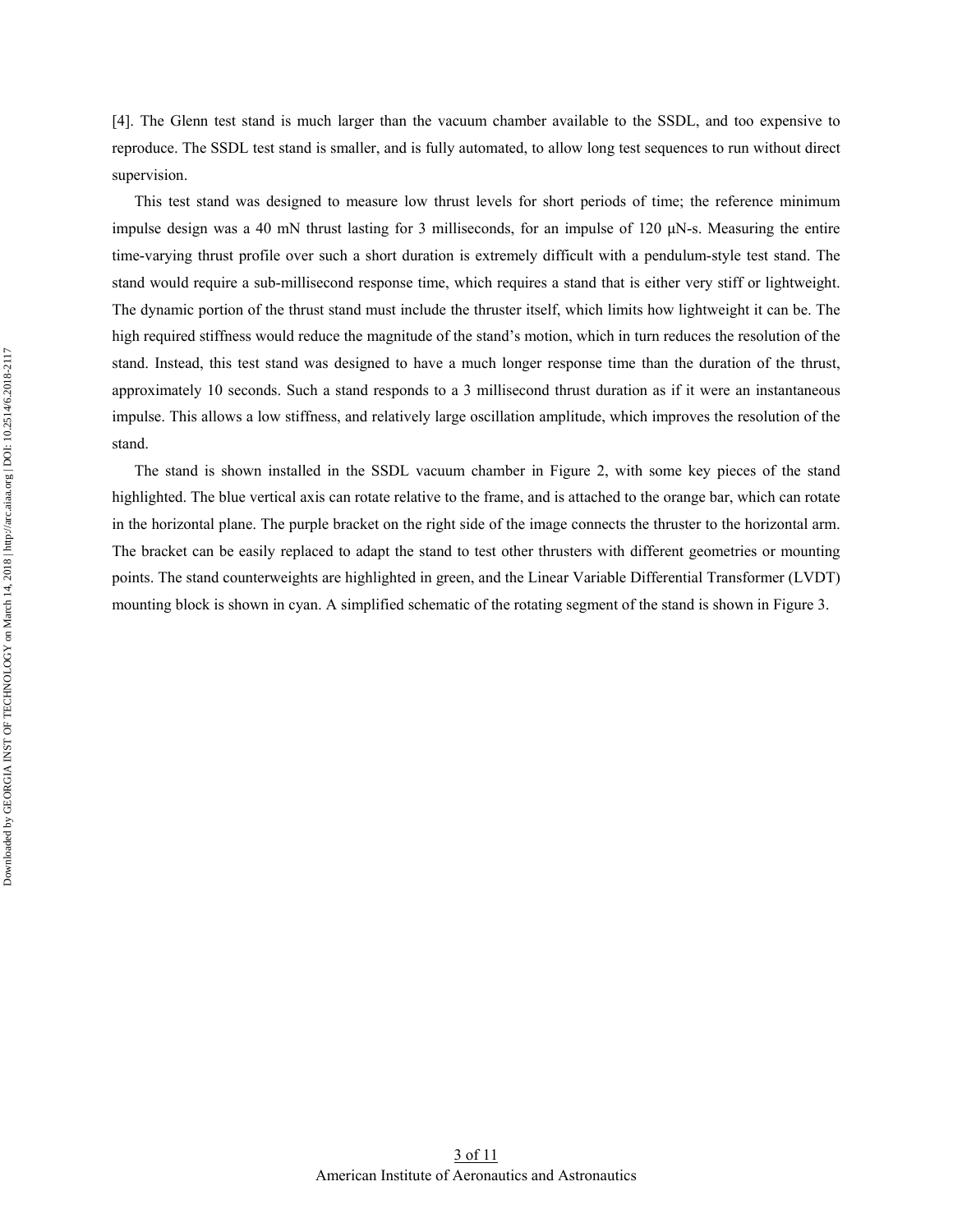

**Figure 2: Test stand installed in the SSDL vacuum chamber, key elements highlighted for visibility** 



**Figure 3: Schematic of the test stand's rotating components.** 

The rotating axle is connected to the frame of the stand with two flex pivots. Each flex pivot consists of two concentric cylindrical sleeves, connected by perpendicular leaf springs. The sleeves can rotate about their common axis up to 30 degrees, and there is no contact between the sleeves other than the leaf springs. The flex pivots have several advantages over conventional bearings in this application. They require no lubrication, which simplifies operation in vacuum; they are nearly frictionless, with negligible static friction; and the leaf springs provide a builtin restoring torque, eliminating the need for a separate torsion spring. A CAD image of a flex pivot is shown in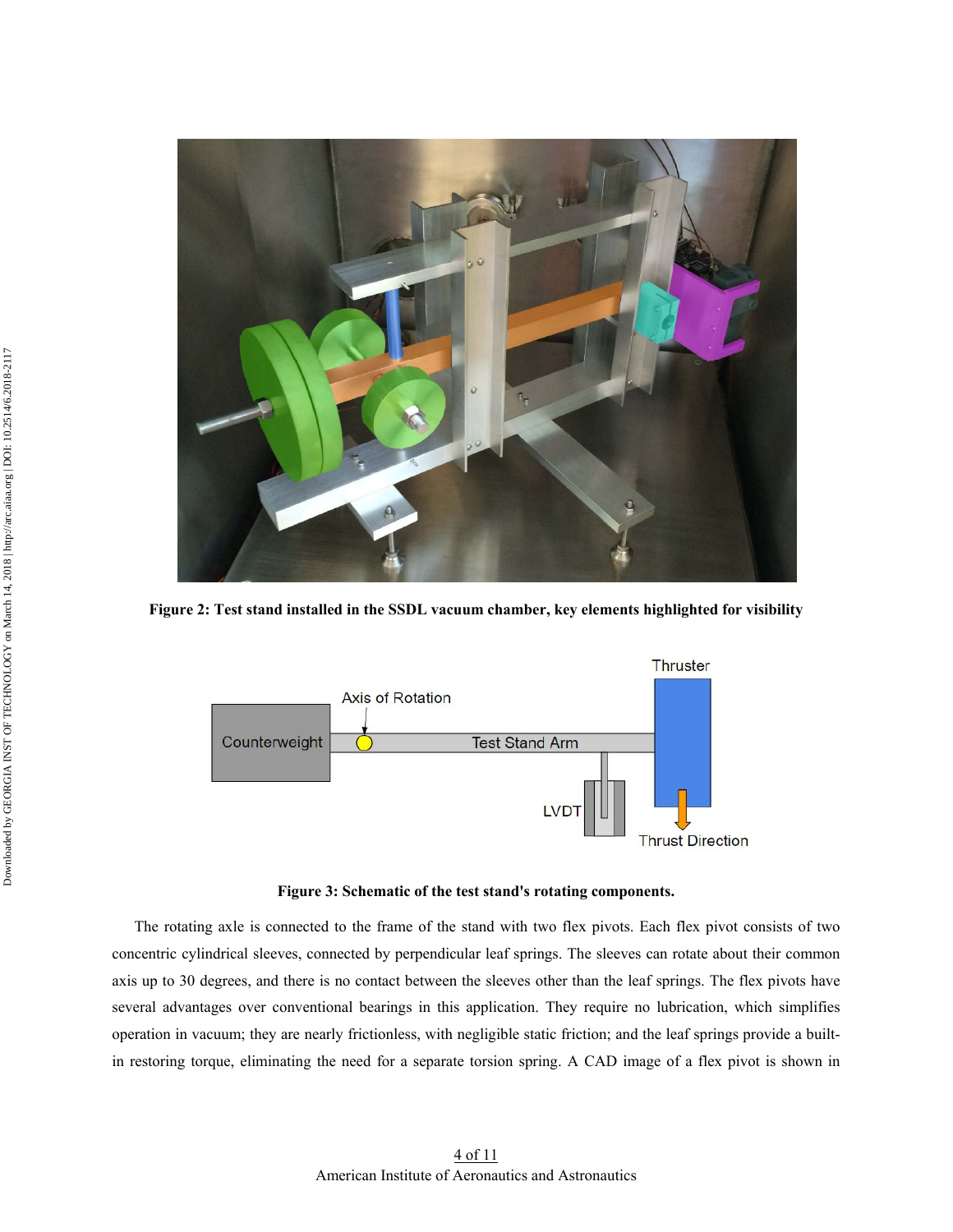Figure 4, note that the outer sleeve is separated into two cylinders. One end of the pivot is fixed in the stationary frame, and the other end is fixed in the axle.



**Figure 4: CAD image of a flex pivot** 

The three counterweight wheels are used to balance the thruster and keep the center of mass of the rotating segment near the axle. The hub of each wheel is threaded, allowing them to be precisely positioned. In practice, the arm is deliberately not completely balanced, and the center of mass is located approximately 2-4 cm away from the axle in the direction of the thruster. This allows the leveling feet to be used to set the zero point of the stand. This introduces additional restoring torque, which is lumped together with the restoring torque of the flex pivots.

An LVDT is used to measure the deflection of the stand. In this case, a Macro Sensors DC-750-125 with a range of  $\pm$  3.175 mm is used. An LVDT requires no contact between the core and the housing, so no additional friction is introduced in the system. The axial position of the magnetic core within the housing determines the output coil voltage of the housing, which is measured at 1000 Hz by a National Instruments USB-6002 DAQ. The LVDT is held in place in the stationary frame by a bracket, and the core is held on a threaded rod attached to the rotating arm.

#### **C. Dynamics**

The angular deflection  $\theta$  of the arm is computed from the LVDT voltage with:

$$
\sin \theta = \frac{v}{s_{L}} \tag{1}
$$

where *V* is the LVDT output voltage, *s* is the sensitivity of the LVDT (in volts/millimeter), and  $L<sub>L</sub>$  is the perpendicular distance from the axis of rotation to the LVDT core. The maximum angular travel of the stand is only 1.2° from the neutral position, so the small angle approximation is used:

$$
\theta = \frac{V}{sL} \tag{2}
$$

When the thruster is fired, the impulse on the stand causes it to rotate, starting an oscillation in the arm with a period of approximately 10 seconds. Since this period is three to four orders of magnitude longer than the typical thrust duration, the stand responds as if it were an instantaneous impulse. The arm of the stand behaves as a damped oscillator, described by:

$$
I\ddot{\theta} + c\dot{\theta} + 2k\theta + mgx_{COM}\phi\theta = 0
$$
 (3)

# 5 of 11 American Institute of Aeronautics and Astronautics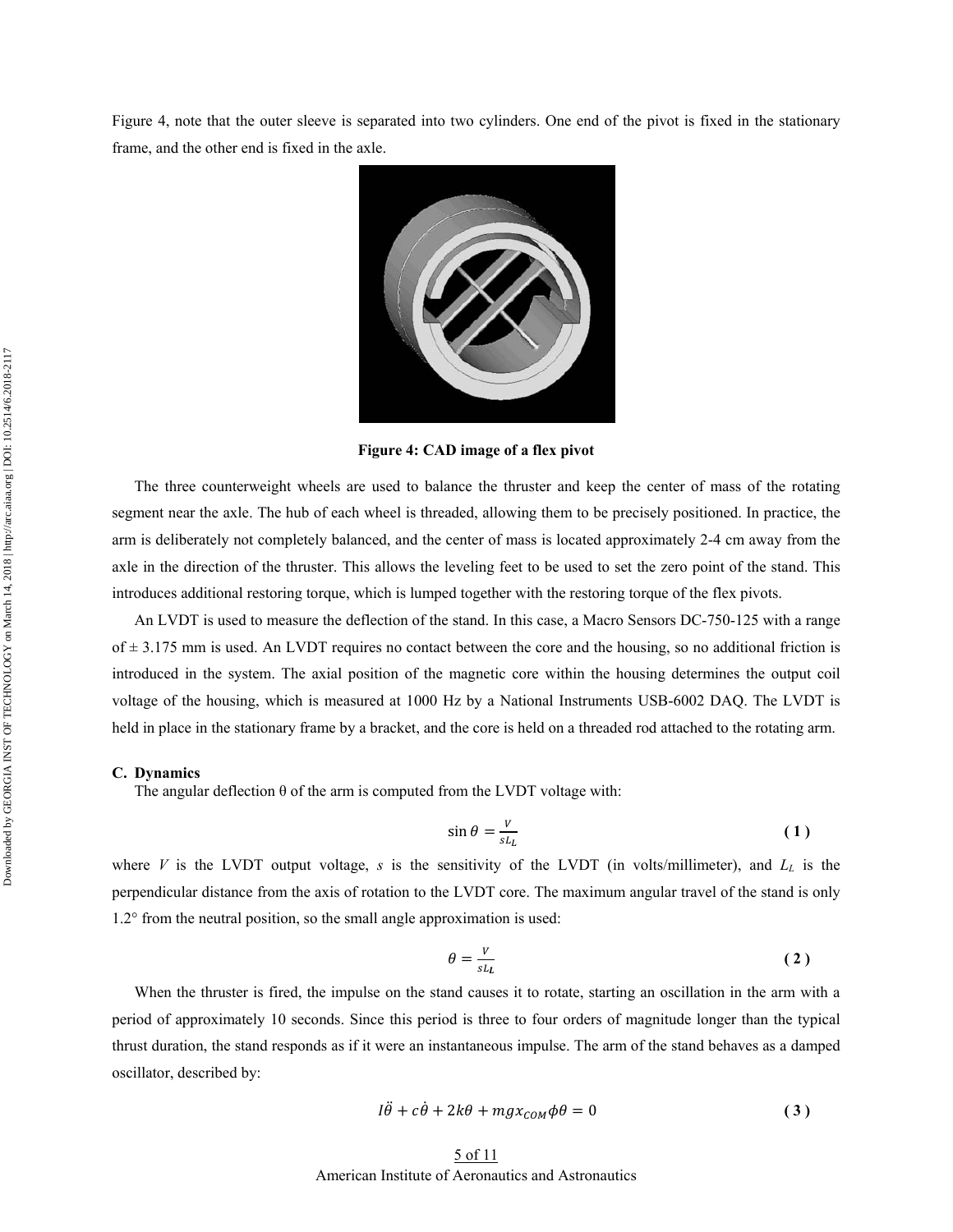where *I* is the mass moment of inertia of the entire rotating segment of the stand, including the thruster and counterweights;  $\ddot{\theta}$  is the angular acceleration;  $\dot{\theta}$  is the angular velocity;  $\theta$  is the stand deflection; *c* is the damping coefficient of the stand; *k* is the spring constant of one of the flex pivots (doubled because there are two flex pivots on the axle); *m* is the mass of the rotating segment; *g* is the acceleration due to gravity; *x*<sub>COM</sub> is the location of the rotating segment's center of mass relative to the axle; and *ϕ* is the angle that the stand arm makes with the horizontal plane when in the neutral position. The final term accounts for the extra restoring torque the arm experiences due to the center of mass offset. In order to set the zero position with this method, the arm is not perfectly level in the horizontal plane. The angles *ϕ* and *θ* are small, and the small angle approximation is used here. These two angles are illustrated in Figure 5, below.



**Figure 5: θ and φ, illustrated on the test stand. Angles are exaggerated for clarity** 

The two restoring torque terms can be collected into an effective spring rate:

$$
I\ddot{\theta} + c\dot{\theta} + k_{eff}\theta = 0 \tag{4}
$$

$$
k_{eff} = 2k + mgx_{COM}\phi
$$
 (5)

The angle *ϕ* and the center of mass location are difficult to measure in practice, so the effective spring rate term is estimated from the data as a single term. Following the conventional solution to the pendulum problem, the equation is divided by the moment of inertia, and the resulting terms are consolidated into damping ratio and natural frequency:

$$
\ddot{\theta} + \frac{c}{l}\dot{\theta} + \frac{k_{eff}}{l}\theta = 0 \tag{6}
$$

$$
\ddot{\theta} + 2\zeta \omega_n \dot{\theta} + \omega_n^2 \theta = 0 \tag{7}
$$

where  $\zeta$  is the system damping ratio, and  $\omega_n$  is the natural frequency. The characteristic solution to Eq. (7) is:

$$
\theta(t) = Ae^{-\zeta t} \cos(\omega t + \phi) + b \tag{8}
$$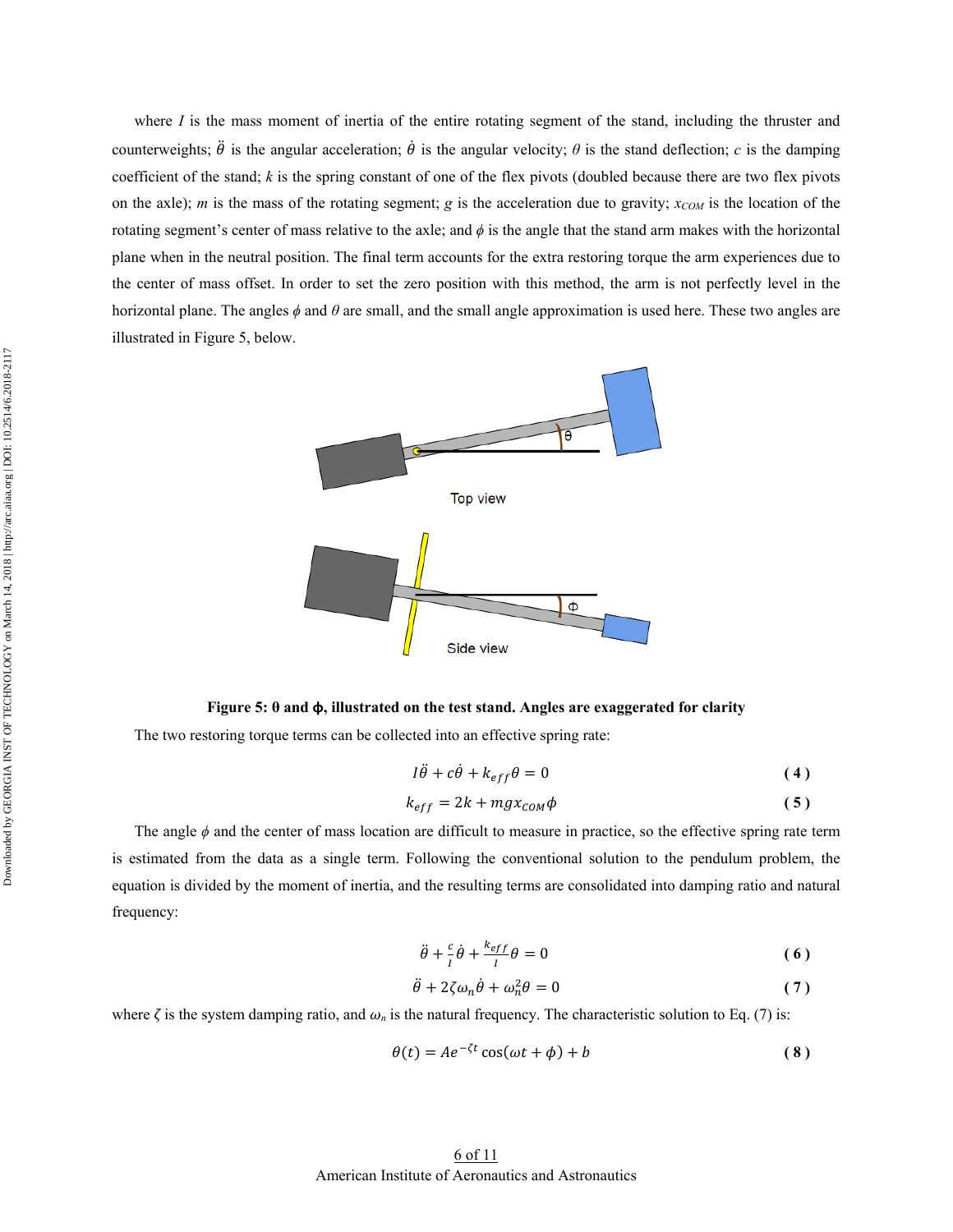where *A* is the amplitude at t=0,  $\phi$  is the phase of the oscillation at t=0, and *b* is the mean, or bias, of the oscillation. Note that Eq. (8) is only valid in the absence of external forces, as evidenced by the right hand side of Eq. (7) being zero. Therefore, the equation is only valid when the stand is oscillating freely and the attached thruster is not firing.

In order to simplify the stand, no active damping is used. Due to the low passive damping of the system and the high sensitivity of the LVDT, the oscillations from a typical firing are detectable for up to fifteen minutes before decaying into the background noise. To achieve a higher pulse rate during testing, the thruster is fired approximately every 60 seconds, adjusted up or down depending on the mass of the thruster being tested. Therefore, at each pulse time, the stand is still oscillating from the previous pulse. The two oscillations are separated when processing the data, as detailed in the next section. The pulse rate is chosen to avoid resonance with the period of the stand, which is dependent on the mass of the thruster being tested. For example, when testing the 1.2 kg BioSentinel thruster, the stand period was 10.2 seconds, and the pulse spacing was chosen to be 65 seconds.

The test stand operates autonomously once the thruster is installed and powered, which allows long test sequences consisting of thousands of individual firings to be run without operator supervision. A MATLAB script is used to read LVDT voltage measurements from the DAQ, send commands to the thruster over a serial port, and collect thruster telemetry. A typical test will involve operating the thruster at a range of different pulse widths, which are provided to the MATLAB script in a configuration file. Thruster telemetry is acquired before each pulse, and is saved along with the raw data. This includes propellant tank pressure and temperature, along with thruster health data.

## **IV. Data Processing**

As discussed above, the applied thrust duration is significantly shorter than the period of the test stand, so the thrust is effectively an instantaneous impulse. This impulse is treated as a discontinuity in the angular velocity of the stand. The stand behaves like a free oscillator before and after this impulse, and its motion can be described by the equations derived above. LVDT measurements are collected and converted to angular measurements for 30 seconds before and after each pulse. The equation of motion of the stand, Eq (8), is applied piecewise to the angle measurements, separated at the time of the thruster's pulse:

$$
\theta = \begin{cases} \theta = A_1 e^{-\zeta t} \cos(\omega t + \phi_1) + b & t < t_f \\ \theta = A_2 e^{-\zeta (t - t_f)} \cos(\omega t + \phi_2) + b & t \ge t_f \end{cases}
$$
(9)

These equations are fit to each displacement series using a least squares method, and are constrained to be equal at  $t = t_f$ , since only the velocity, not the angle, is discontinuous. The instantaneous change in angular velocity is treated here as a change in amplitude and phase, with the other parameters remaining constant.

In order to fit Eqs. (9) to the data, eight parameters must be estimated:  $A_1$ ,  $A_2$ ,  $\zeta$ ,  $\omega$ ,  $t_6$ ,  $\phi_1$ ,  $\phi_2$ , and *b*. Of these, four are relatively simple to estimate. ζ and ω are properties of the stand, and do not change greatly from test to test, thus their initial "guess" values are quite close to the true values. There are gradual changes in these values during the course of a test, due to the changing mass of the system from propellant consumption, so they are still estimated for each firing. Likewise, the bias *b* can be given a close initial guess by taking an average of all peak and trough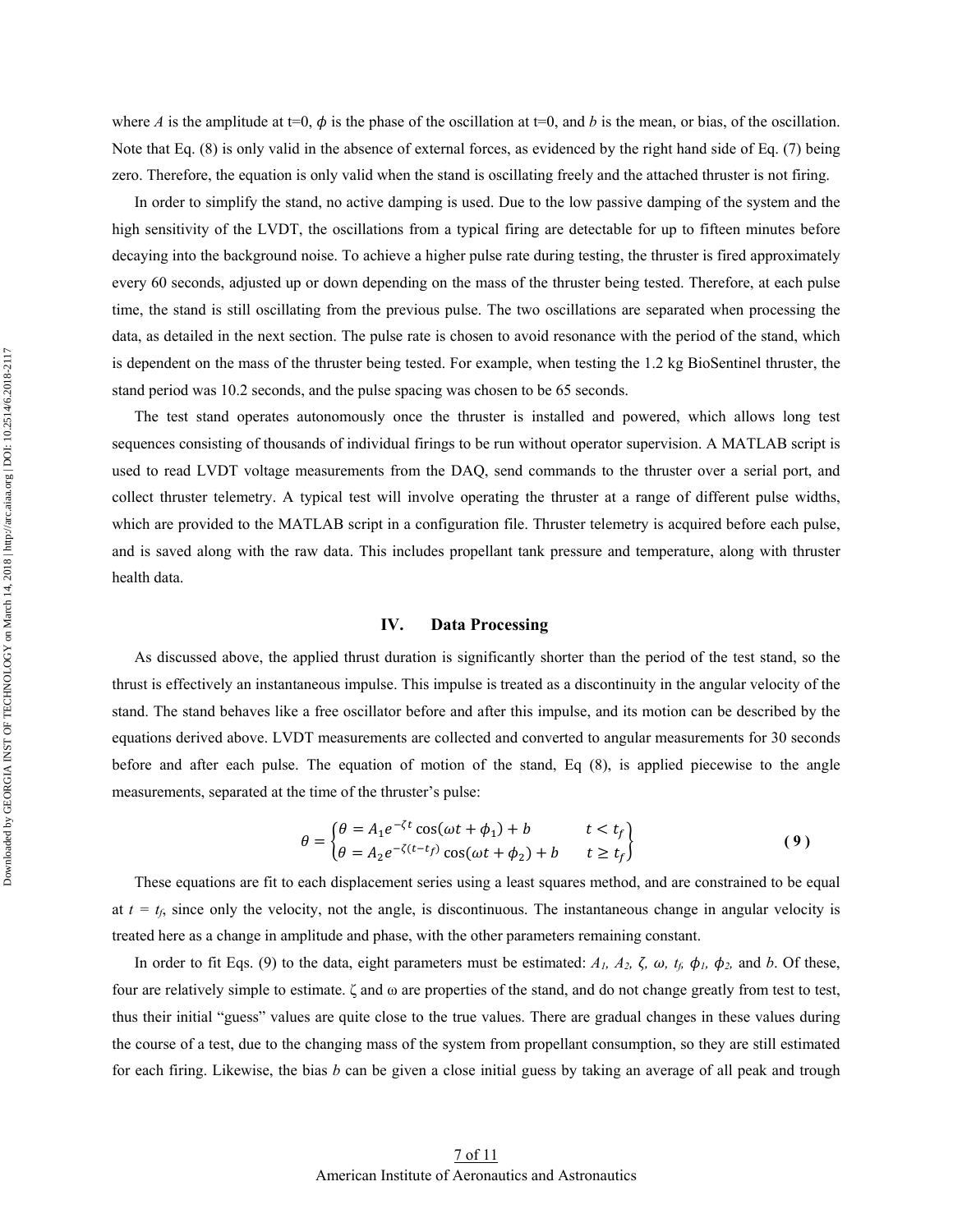angles. The time of firing  $t_f$  is controlled by the MATLAB script, although it is still estimated, to allow for a case in which there is a latency between the thruster command and the start of the pulse.

 In order to determine the impulse, the angular rate of the stand before and after the pulse is needed. This is determined by differentiating Eq. (8), the stand's equation of motion:

$$
\omega = \frac{d\theta}{dt} = -A\zeta e^{-\zeta t} \cos(\omega t + \phi) - A\omega e^{-\zeta t} \sin(\omega t + \phi)
$$
 (10)

The estimated parameters are applied to Eq. (10) at  $t = t_f$  to determine the angular velocity immediately before and after the impulse. The difference in these angular velocities is used to determine the impulse applied to the stand, using:

$$
J = \frac{I \Delta \omega}{L_T} \tag{11}
$$

where *J* is the delivered impulse, *I* is the moment of inertia of the rotor, *Δω* is the angular velocity change, and  $L<sub>T</sub>$  is the perpendicular distance from the axis of rotation to the thruster nozzle.

The uncertainty in the impulse measurement can be found using:

$$
\sigma_{J}^{2} = \sigma_{I}^{2} \left(\frac{\Delta \omega}{L_{t}}\right)^{2} + \sigma_{\Delta \omega}^{2} \left(\frac{1}{L_{t}}\right)^{2} + \sigma_{Lt}^{2} \left(\frac{l \Delta \omega}{L_{t}^{2}}\right)^{2}
$$
(12)

where  $\sigma_J$ ,  $\sigma_J$ ,  $\sigma_{\Delta\omega}$ , and  $\sigma_{L}$  are the uncertainties in impulse, moment of inertia, angular velocity change, and nozzle distance, respectively. The uncertainty in the location of the thruster nozzle relative to the stand axle is primarily due to the integration of the thruster on the stand bracket. In the case of the BioSentinel thruster, the maximum error in the thruster nozzle position relative to the axle was  $\pm$  0.4 mm. The thruster was mounted on the bracket with four fasteners that had some freedom to move within their clearance holes, this contributed the majority of the error (0.35 mm). The remainder was uncertainty in the true length of the stand arm and the bracket.

The uncertainty in the mass moment of inertia is more significant. The stand arm itself is well characterized, and the position of each counterweight is measured before a test. The mass of the thruster is measured before and after each test, and the propellant consumption is assumed to be distributed evenly between pulses. For example, a 1000 pulse test that resulted in a total mass loss of 2 grams would be processed as if the mass of the thruster decreased by 2 milligrams per pulse. In the case of tests involving pulses of different durations, the mass consumption is assumed to be proportional to duration. The metal parts of the stand were individually massed to confirm CAD predictions, which were then used to determine the moments of inertia. This carries the assumption that the materials used have uniform densities and are manufactured according to spec. The parts were thoroughly inspected after machining, and were either aluminum or stainless steel, so the assumption of uniform density is a reasonable one. The largest contributor to the uncertainty is the propellant distribution within the thruster's tanks, in part due to the thruster's location at the end of the arm, far from the axis of rotation. The unusual shape of the propellant tank in the BioSentinel thruster was especially significant. Overall, the mass moment of inertia uncertainty was between 2% and 6%, depending on how much propellant was loaded into the system.

Finally, the uncertainty in the angular velocity change is determined by using the covariance matrix produced by the least squares estimation process. The uncertainties in the estimated terms are applied in a standard error propagation equation derived from the stand's angular velocity equation. This equation is not reproduced here due to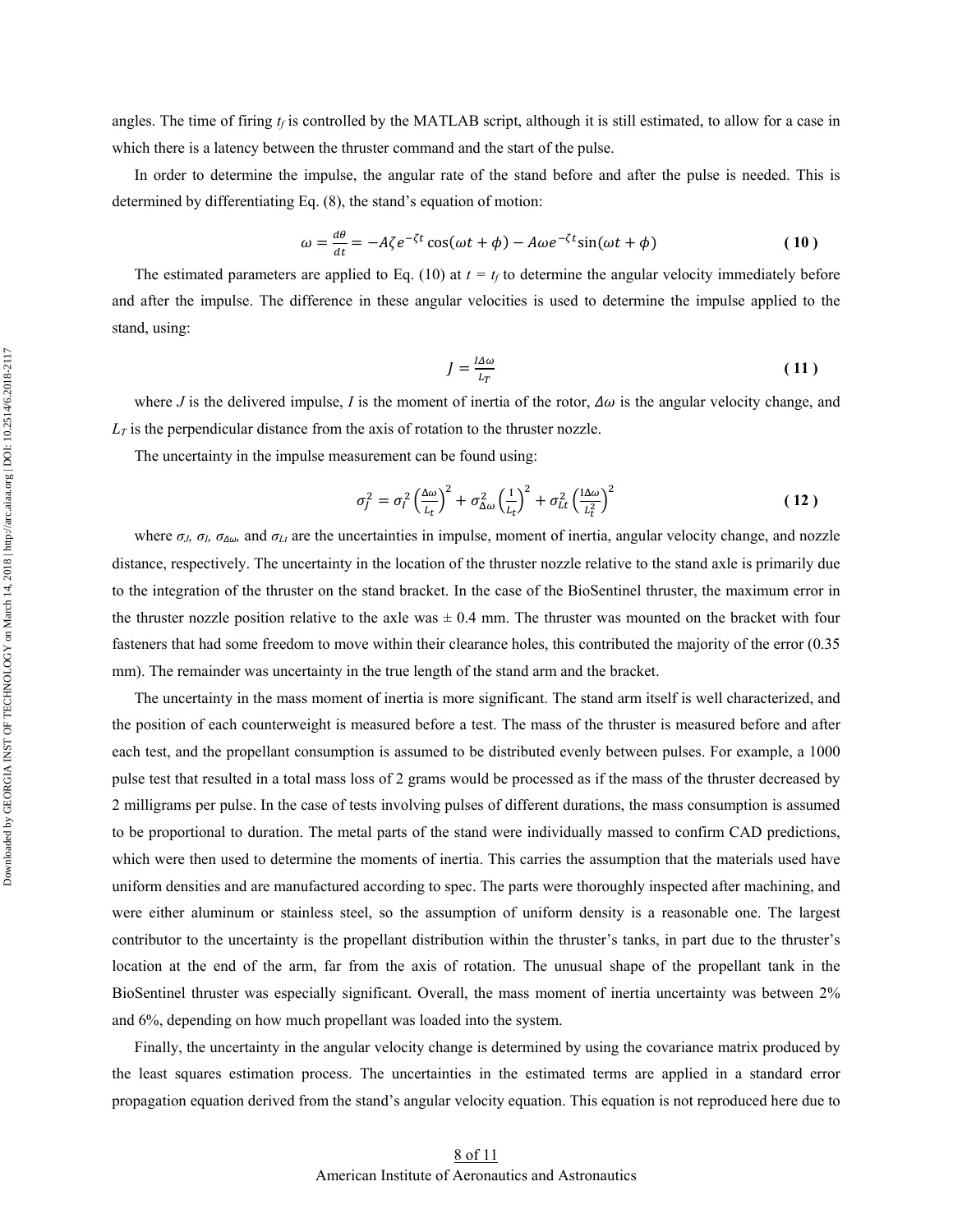excessive length. Due to the long measurement time of the system and the large number of voltage readings collected, this error is small, typical values are between 0.1% and 1% of the total change.

Of these three uncertainties, the most significant by far is the mass moment of inertia. The term associated with that error, the first term of the right hand side of Eq. (12), is typically an order of magnitude higher than the angular velocity uncertainty term, and two to three orders of magnitude higher than the nozzle distance uncertainty term. A typical test using the BioSentinel thruster produced an impulse estimate of  $1.08 \pm 0.04$  mN-s. Smaller impulses typically have larger uncertainty relative to the impulse magnitude: a shorter pulse width produced an estimate of  $0.21 \pm 0.012$  mN-s.

Dynamic calibration of the test stand to more precisely determine the moment of inertia of the system is planned for future iterations of the design. A lightweight swinging hammer will be fixed to the test stand, pulled back by a motor and allowed to swing freely and impact the stand arm. Proper characterization of the mass and moment of inertia of the hammer will allow more precise impulse estimates to be made.

# **V. Thrust Measurements**

The test stand was used to test a cold gas attitude control thruster developed for the BioSentinel mission [5]. This thruster produces pulse durations between 3 and 200 milliseconds, with an average thrust of 40 mN. The thruster was fired on the test stand more than 40,000 times over the course of two test campaigns. It was operated with a wide range of pulse durations, ambient temperatures, and propellant pressures. A typical LVDT voltage plot during one of the BioSentinel thruster's 50 millisecond pulses is shown in Figure 6. Note the oscillations from the previous firing, and the near-instantaneous change in angular velocity. No smoothing has been applied to the voltage seen in Figure 6.



**Figure 6: Test stand LVDT voltage during a 50 ms, 40 mN thruster pulse.** 

This test stand only measures the total impulse of a given firing, however, values for average thrust and specific impulse can also be determined. This average thrust is computed with:

$$
T_{avg} = \frac{J}{\Delta t} \tag{13}
$$

9 of 11 American Institute of Aeronautics and Astronautics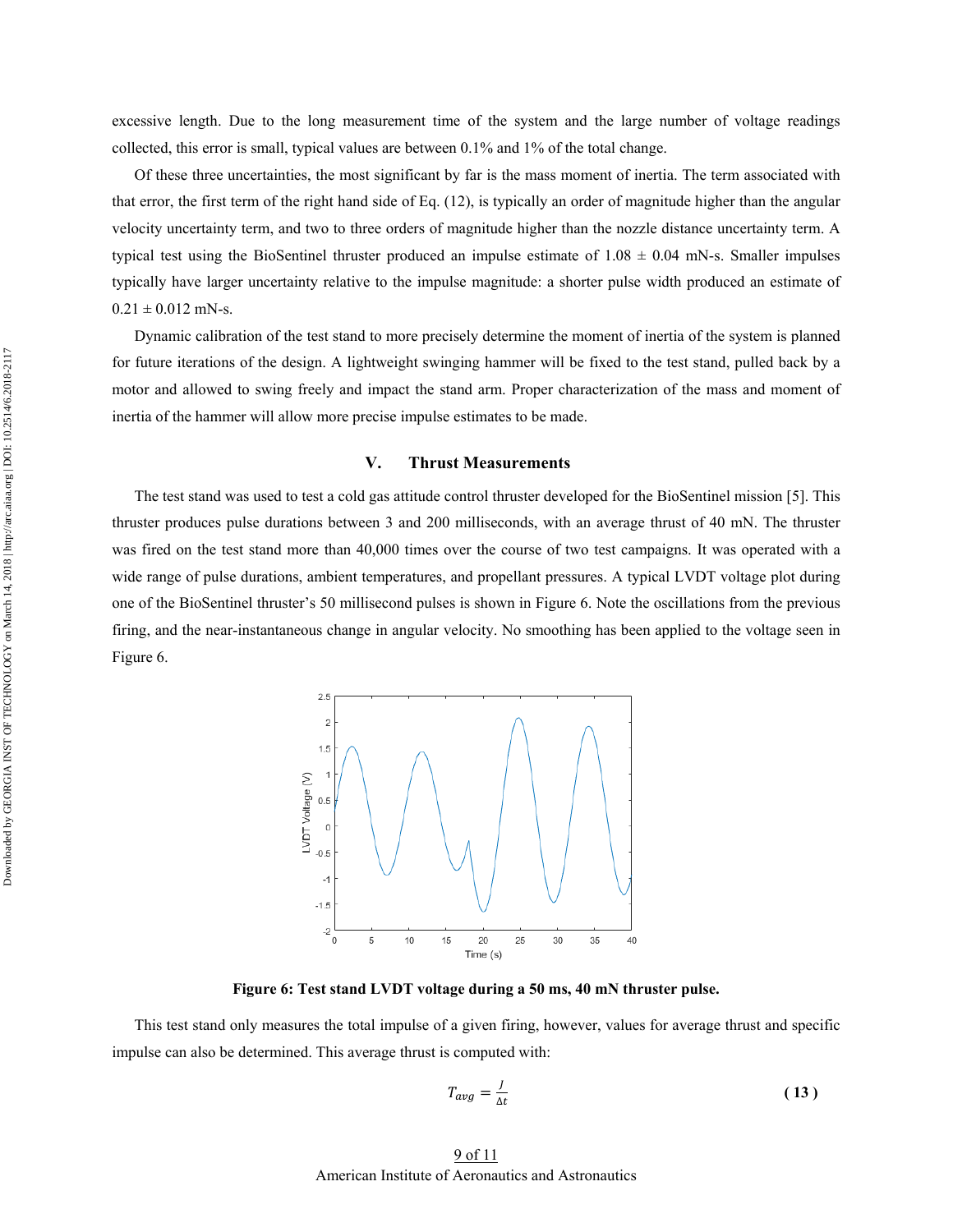where *Tavg* is the average thrust, *J* is the impulse, and *Δt* is the duration of the pulse. The *Δt* here is the commanded duration of the pulse. Using the commanded duration brings with it two critical assumptions. The first major assumption is that the valve driving electronics function perfectly, and apply power to the valve for exactly the commanded duration. In general, this is not a bad assumption. For example, the BioSentinel thruster was found to have an upper bound timing error of 10 microseconds.

 The second assumption is that the thrust is constant while valve power is applied, and zero otherwise. An actual system would be expected to have a roughly trapezoidal thrust profile, with an initial rising period as the valve opens, and a final falling period as it closes. Since the exact shape of this profile is unknown and cannot be determined with this test stand, it is simply assumed to be rectangular, with instant opening and closing of the valves. This assumption is good when the commanded duration is large compared to the opening and closing times of the valves, or when the opening and closing times are nearly identical. However, if the valve takes substantially longer to close than to open, the system will experience an apparent increase in average thrust at shorter pulse times. This is illustrated in Figure 7. The bold lines show the true thrust profile for the two pulses. The red region represents the lost impulse due to the finite opening time of the valves, while the green region represents extra impulse due to the finite closing time. Since the closing of the valve is slower than its opening, each pulse gains some impulse, which has a proportionally larger effect on the short pulse.



**Figure 7: Notional plot of thrust profile for a short and long pulse, the bold line represents the true thrust.** 

 Calculation of specific impulse (*Isp*) is more straightforward. The specific impulse is simply the impulse delivered by the system divided by the weight (not mass) of the expended propellant. The impulse is measured directly by the test stand, and the propellant consumption is determined by weighing the thruster before and after a test. The specific impulse is calculated with:

$$
I_{sp} = \frac{J}{g\Delta m} \tag{14}
$$